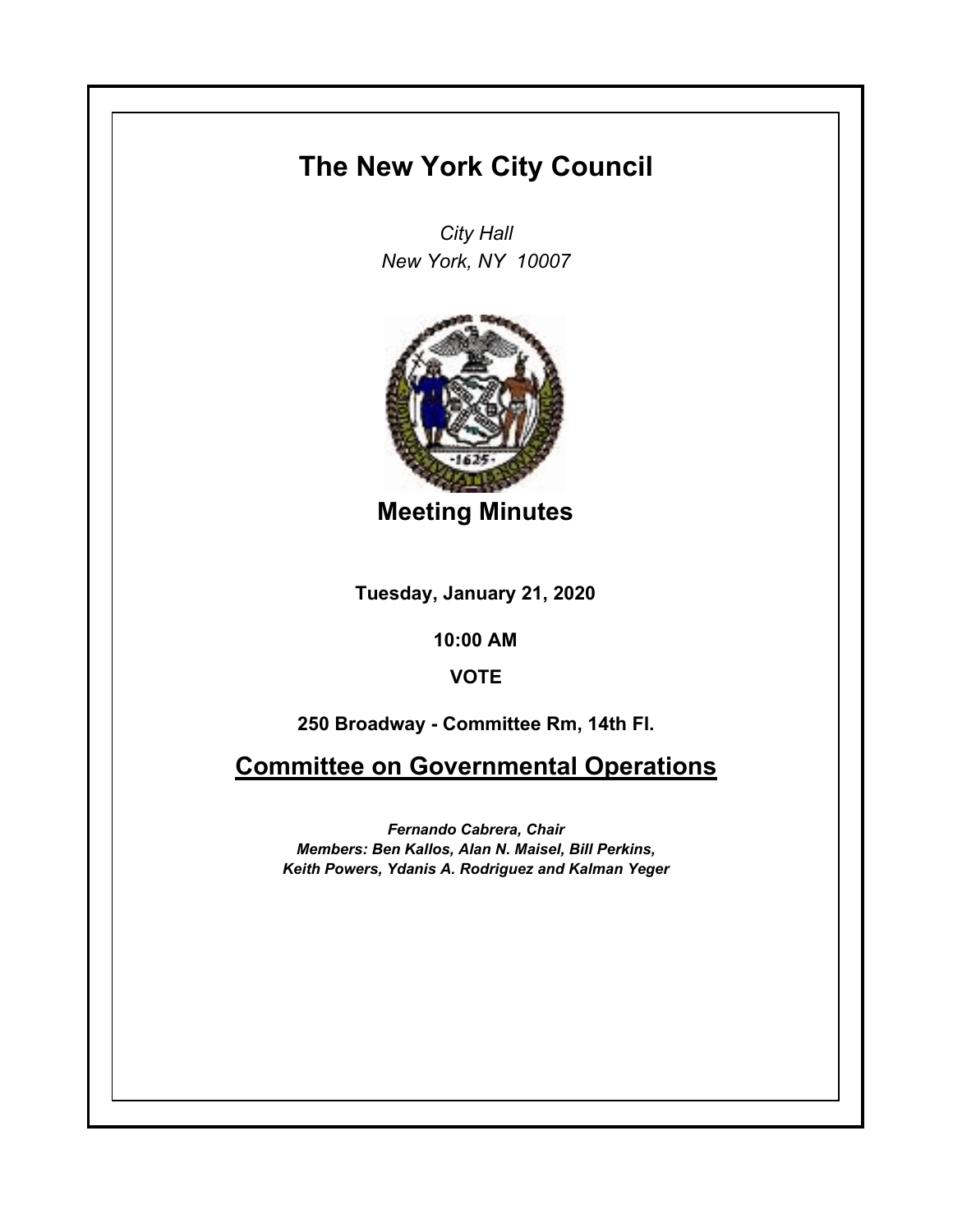| Roll Call     |                                                                                                                                                                                                                                                                                                                                                                                                                                                                                                                                           |  |
|---------------|-------------------------------------------------------------------------------------------------------------------------------------------------------------------------------------------------------------------------------------------------------------------------------------------------------------------------------------------------------------------------------------------------------------------------------------------------------------------------------------------------------------------------------------------|--|
|               | <b>Present:</b> Cabrera, Kallos, Maisel, Perkins, Powers, Rodriguez and Yeger                                                                                                                                                                                                                                                                                                                                                                                                                                                             |  |
| Int 0991-2018 | A Local Law to amend the administrative code of the city of New<br>York, in relation to the office of administrative trials and hearings<br>dismissing taxi and limousine commission-related violations<br>pertaining to vehicle lights upon proof of correction                                                                                                                                                                                                                                                                          |  |
|               | Attachments: Summary of Int. No. 991-C, Summary of Int. No. 991-B, Summary of Int.<br>No. 991-A, Summary of Int. No. 991, Int. No. 991, Hearing Transcript -<br>Stated Meeting 6-28-18, Committee Report 1/31/19, Hearing Testimony<br>1/31/19, Hearing Transcript 1/31/19, Proposed Int. No. 991-A - 11/26/19,<br>Proposed Int. No. 991-B - 12/2/19, Proposed Int. No. 991-C - 1/6/20,<br>Committee Report 1/21/20, Hearing Transcript 1/21/20, Fiscal Impact<br>Statement, January 23, 2020 - Stated Meeting Agenda with Links to Files |  |
|               | Proposed Int. No. 991-C                                                                                                                                                                                                                                                                                                                                                                                                                                                                                                                   |  |
|               | This Introduction was Hearing Held by Committee                                                                                                                                                                                                                                                                                                                                                                                                                                                                                           |  |
|               | Attachments: Summary of Int. No. 991-C, Summary of Int. No. 991-B, Summary of Int.<br>No. 991-A, Summary of Int. No. 991, Int. No. 991, Hearing Transcript -<br>Stated Meeting 6-28-18, Committee Report 1/31/19, Hearing Testimony<br>1/31/19, Hearing Transcript 1/31/19, Proposed Int. No. 991-A - 11/26/19,<br>Proposed Int. No. 991-B - 12/2/19, Proposed Int. No. 991-C - 1/6/20,<br>Committee Report 1/21/20, Hearing Transcript 1/21/20, Fiscal Impact<br>Statement, January 23, 2020 - Stated Meeting Agenda with Links to Files |  |
|               | This Introduction was Amendment Proposed by Comm                                                                                                                                                                                                                                                                                                                                                                                                                                                                                          |  |
|               | Attachments: Summary of Int. No. 991-C, Summary of Int. No. 991-B, Summary of Int.<br>No. 991-A, Summary of Int. No. 991, Int. No. 991, Hearing Transcript -<br>Stated Meeting 6-28-18, Committee Report 1/31/19, Hearing Testimony<br>1/31/19, Hearing Transcript 1/31/19, Proposed Int. No. 991-A - 11/26/19,<br>Proposed Int. No. 991-B - 12/2/19, Proposed Int. No. 991-C - 1/6/20,<br>Committee Report 1/21/20, Hearing Transcript 1/21/20, Fiscal Impact<br>Statement, January 23, 2020 - Stated Meeting Agenda with Links to Files |  |
|               | This Introduction was Amended by Committee                                                                                                                                                                                                                                                                                                                                                                                                                                                                                                |  |
|               |                                                                                                                                                                                                                                                                                                                                                                                                                                                                                                                                           |  |
|               |                                                                                                                                                                                                                                                                                                                                                                                                                                                                                                                                           |  |
|               |                                                                                                                                                                                                                                                                                                                                                                                                                                                                                                                                           |  |